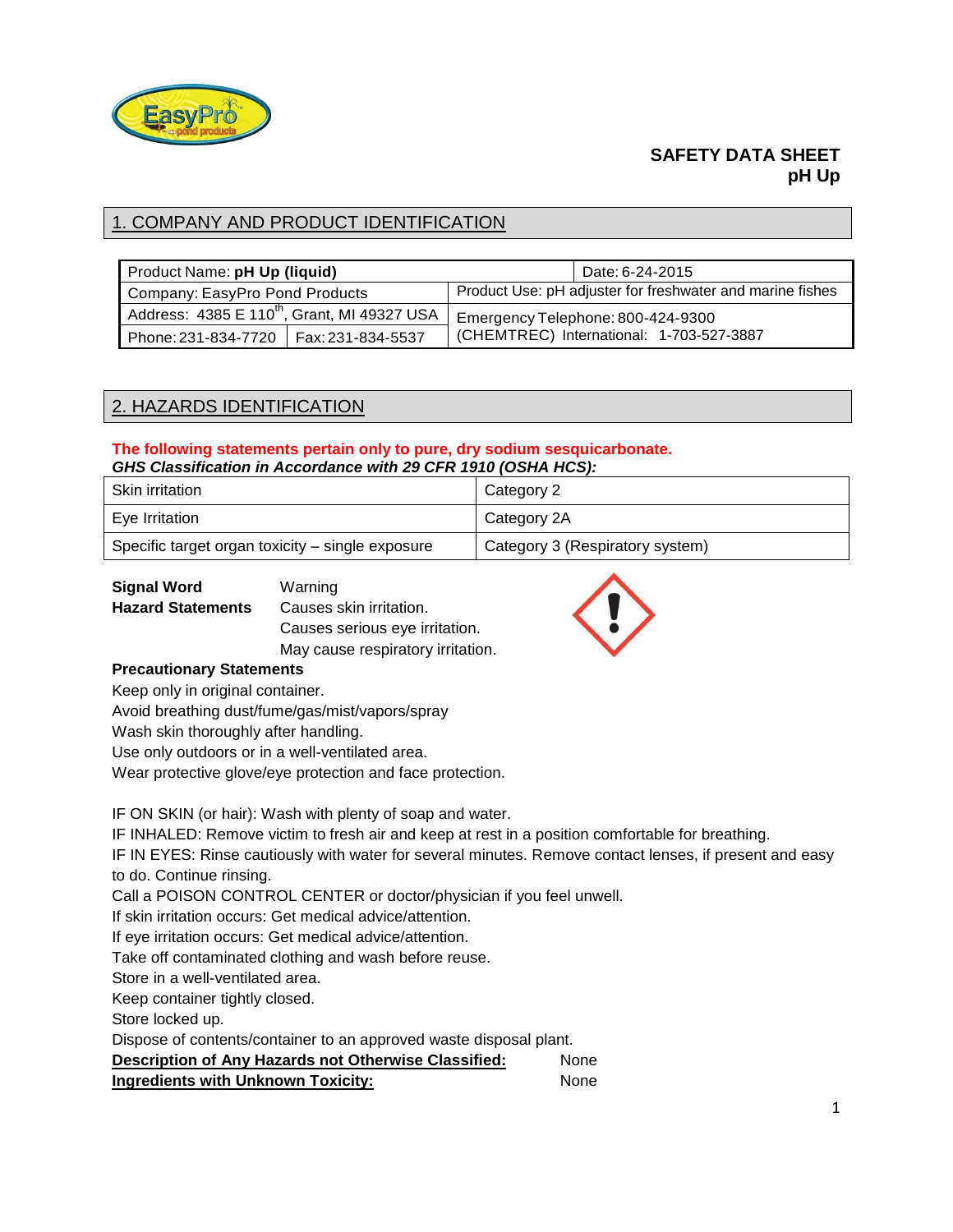# 3. COMPOSITION / INFORMATION ON INGREDIENTS

| Ingredient             | CAS#      | <b>Percent</b> | <b>Hazardous</b> |
|------------------------|-----------|----------------|------------------|
| Sodium Sesquicarbonate | 6106-20-3 | <12            | Yes              |
| Water                  | 7732-18-5 | >88            | No               |

# 4. FIRST AID MEASURES

| <b>General advice:</b>   | The following statements pertain only to pure, dry sodium sesquicarbonate.<br>Consult a physician. Show this safety data sheet to the doctor in<br>attendance. Move out of any dangerous area. |
|--------------------------|------------------------------------------------------------------------------------------------------------------------------------------------------------------------------------------------|
| If Inhaled:              | If breathed in, move person to fresh air. If not breathing, give artificial<br>respiration. Consult a physician.                                                                               |
| In Case of Skin Contact: | Wash off with soap and plenty of water.                                                                                                                                                        |
| In Case of Eye Contact:  | Rinse thoroughly with plenty of water for at least 15 minutes and consult<br>a physician.                                                                                                      |
| If Swallowed:            | Do not induce vomiting. Never give anything by mouth to an unconscious<br>person. Rinse mouth with water. Consult a physician.                                                                 |

# 5. FIRE FIGHTING MEASURES

This product is not considered to be a fire hazard. **Fire:** Not combustible **Explosion:**<br> **Fire Extinguishing Media:**<br> **Fire Extinguishing Media:**<br>
Use any means suitable for extinguishing

Use any means suitable for extinguishing surrounding fire.

**Special Hazards Arising from** 

Carbon oxides, sodium oxides.

### 6. ACCIDENTAL RELEASE MEASURES

**The following statements pertain only to pure, dry sodium sesquicarbonate.**

| <b>Personal precautions:</b>                    | Use personal protective equipment. Avoid breathing<br>vapors, mist or gas. Ensure adequate ventilation.<br>Evacuate personnel to a safe area. Avoid breathing dust.<br>For personal protection see section 8 below. |
|-------------------------------------------------|---------------------------------------------------------------------------------------------------------------------------------------------------------------------------------------------------------------------|
| <b>Emergency Procedures:</b>                    | Wash down floors with water after removal of material.                                                                                                                                                              |
| <b>Methods &amp; Materials for Containment:</b> | Do not create dust.                                                                                                                                                                                                 |
| <b>Cleanup Procedures:</b>                      | Pick up and arrange disposal without creating dust.<br>Sweep carefully and shovel. Keep in suitable, closed<br>containers for disposal.                                                                             |

# 7. HANDLING AND STORAGE

**The following statements pertain only to pure, dry sodium sesquicarbonate.**

**Precautions for Safe Handling:** Avoid contact with skin and eyes. Avoid formation of dust and aerosols. Provide appropriate exhaust ventilation at places where dust is formed.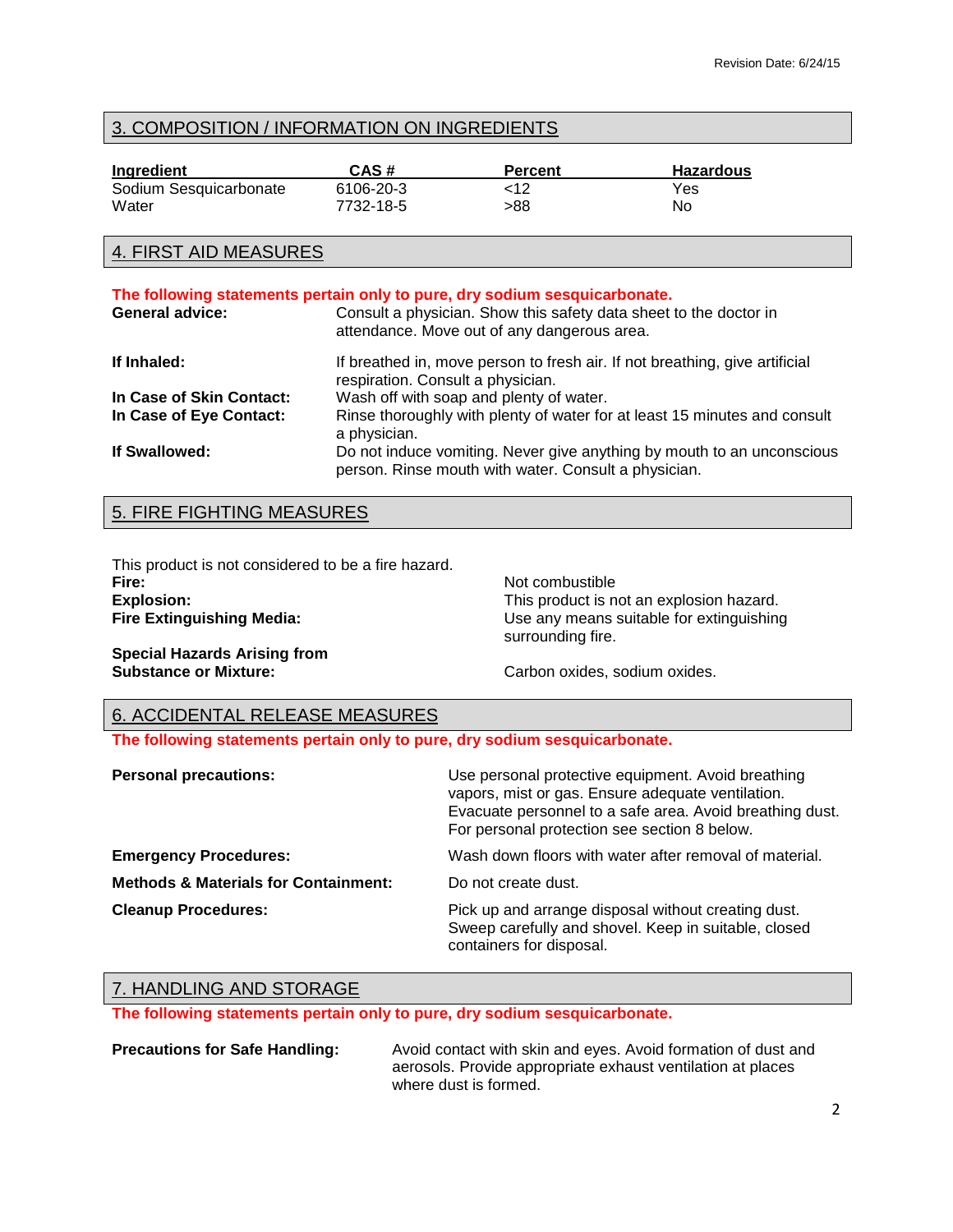#### **Conditions for Safe Storage, Including Any Incompatibilities:** Keep container tightly closed in a dry and well-ventilated place.

Store at room temperature. **Specific End Use(s):** Aquarium and ornamental pond pH adjustor, no other specific uses are stipulated.

## 8. EXPOSURE CONTROLS / PERSONAL PROTECTION

**The following statements pertain only to pure, dry sodium sesquicarbonate.**

#### **Control Parameters**

#### **Components with Workplace Control Parameters:**

Contains no substances with occupational exposure limit values.

#### **Exposure Controls**

#### **Appropriate Engineering Controls:**

Handle in accordance with good industrial hygiene and safety practice. Wash hands before breaks and at the end of the workday.

#### **Personal Protective Equipment**

#### **Eye/Face Protection:**

Safety glasses with slide shields conforming to EN166. Use equipment for eye protection tested and approved under appropriate governmental standards such as NIOSH (US) or EN 166 (EU).

# **Skin Protection:**

Handle with gloves. Gloves must be inspected prior to use. Use proper glove removal technique (without touching glove's outer surface) to avoid skin contact with this product. Dispose of contaminated gloves after use in accordance with applicable laws and good laboratory practices. Wash and dry hands. **Body Protection:** 

#### Wear impervious clothing. The type of protective equipment must be selected according to the concentration and amount of the dangerous substance at the specific workplace.

#### **Respiratory Protection:**

For nuisance exposures use type P95 (US) or type P1 (EU EN 143) particle respirator. For higher level protection use type OV/AG/P99 (US) or type ABEK-P2 (EU EN 143) respirator cartridges. Use respirators and components tested and approved under appropriate governmental standards such as NIOSH (US) or CEN (EU).

### 9. PHYSICAL AND CHEMICAL PROPERTIES

| Appearance:                                       | Colorless liquid.           |
|---------------------------------------------------|-----------------------------|
| Odor:                                             | None.                       |
| Odor threshold:                                   | Not established.            |
| pH:                                               | >8.0                        |
| <b>Melting Point:</b>                             | Not determined.             |
| <b>Boiling Point:</b>                             | Not determined.             |
| <b>Flammability:</b>                              | NFPA Flammability Rating: 0 |
| Vapor Pressure (mm Hg):                           | No information found.       |
| <b>Vapor Density (Air=1):</b>                     | Not determined.             |
| <b>Specific Gravity:</b>                          | 1.065                       |
| Solubility:                                       | Soluble in water.           |
| <b>Partition Coefficient</b>                      |                             |
| (n-octanol/water):                                | Not determined.             |
| <b>Flash Point:</b>                               | Not determined.             |
| <b>Decomposition Temperature:</b> Not determined. |                             |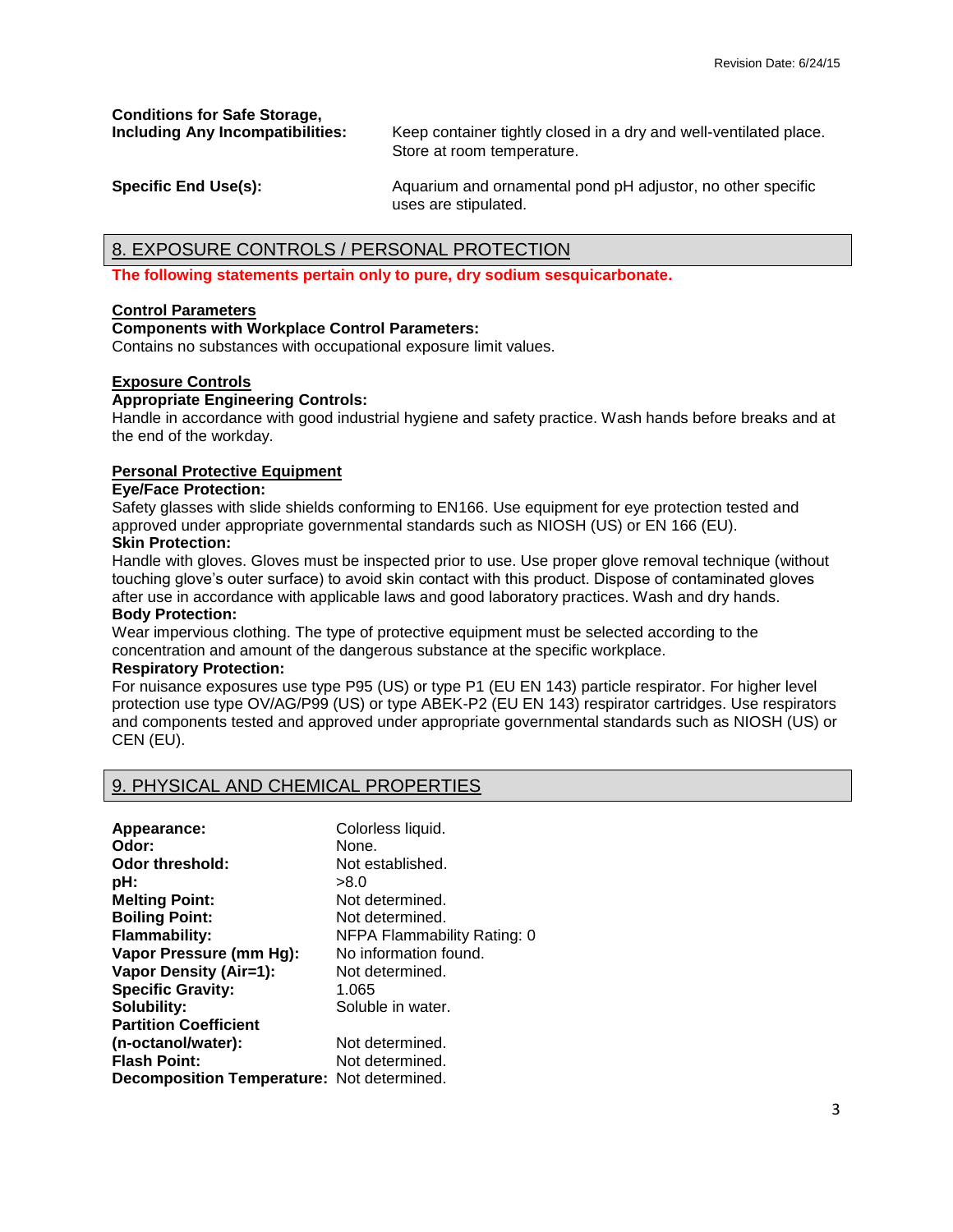**Viscosity:** Not determined.

# 10. STABILITY AND REACTIVTY

**Hazardous decomposition products:** None. Hazardous Polymerization: Will not occur. **Incompatibilities:** Acids.

**Stability: Stable under ordinary conditions of use and storage.** Stable under ordinary conditions of use and storage.

## 11. TOXICOLOGICAL INFORMATION

#### **The following statements pertain only to pure, dry sodium sesquicarbonate.**

| <b>Acute Toxicity:</b>                    | No data available.                                                                                                           |
|-------------------------------------------|------------------------------------------------------------------------------------------------------------------------------|
| <b>Skin Corrosion/Irritation:</b>         | No data available.                                                                                                           |
| <b>Serious Eye Damage/Eye Irritation:</b> | No data available.                                                                                                           |
| <b>Respiratory or Skin Sensitization:</b> | No data available.                                                                                                           |
| <b>Germ Cell Mutagenicity:</b>            | No data available.                                                                                                           |
| Carcinogenicity:                          | This product is not classified as a carcinogen.                                                                              |
| <b>Reproductive Toxicity:</b>             | No data available.                                                                                                           |
| <b>STOT - Single Exposure:</b>            | No data available.                                                                                                           |
| <b>STOT - Repeated Exposure:</b>          | No data available.                                                                                                           |
| <b>Aspiration Hazard:</b>                 | No data available.                                                                                                           |
| <b>Additional Information:</b>            | To the best of our knowledge, the chemical, physical, and<br>toxicological properties have not been thoroughly investigated. |

# 12. ECOLOGICAL INFORMATION

### **The following statements pertain only to pure, dry sodium sesquicarbonate.**

| <b>Toxicity:</b>                      | No data available.                                                                            |
|---------------------------------------|-----------------------------------------------------------------------------------------------|
| <b>Persistence and Degradability:</b> | No data available.                                                                            |
| <b>Bio-Accumulative potential:</b>    | No data available.                                                                            |
| <b>Mobility in Soil:</b>              | No data available.                                                                            |
| <b>Results of PBT</b>                 |                                                                                               |
| and vPvB Assessment:                  | PBT/vPvB assessment not available as chemical safety<br>assessment not required/not conducted |
| <b>Other Adverse Effects:</b>         | No data available.                                                                            |

## 13. DISPOSAL CONSIDERATIONS

Whatever cannot be saved for recovery, reuse or recycling can be washed down into a sanitary sewer. State and local disposal regulations may differ from federal disposal regulations. Container and unused contents are not hazardous.

Container may be rinsed with water and recycled as household waste.